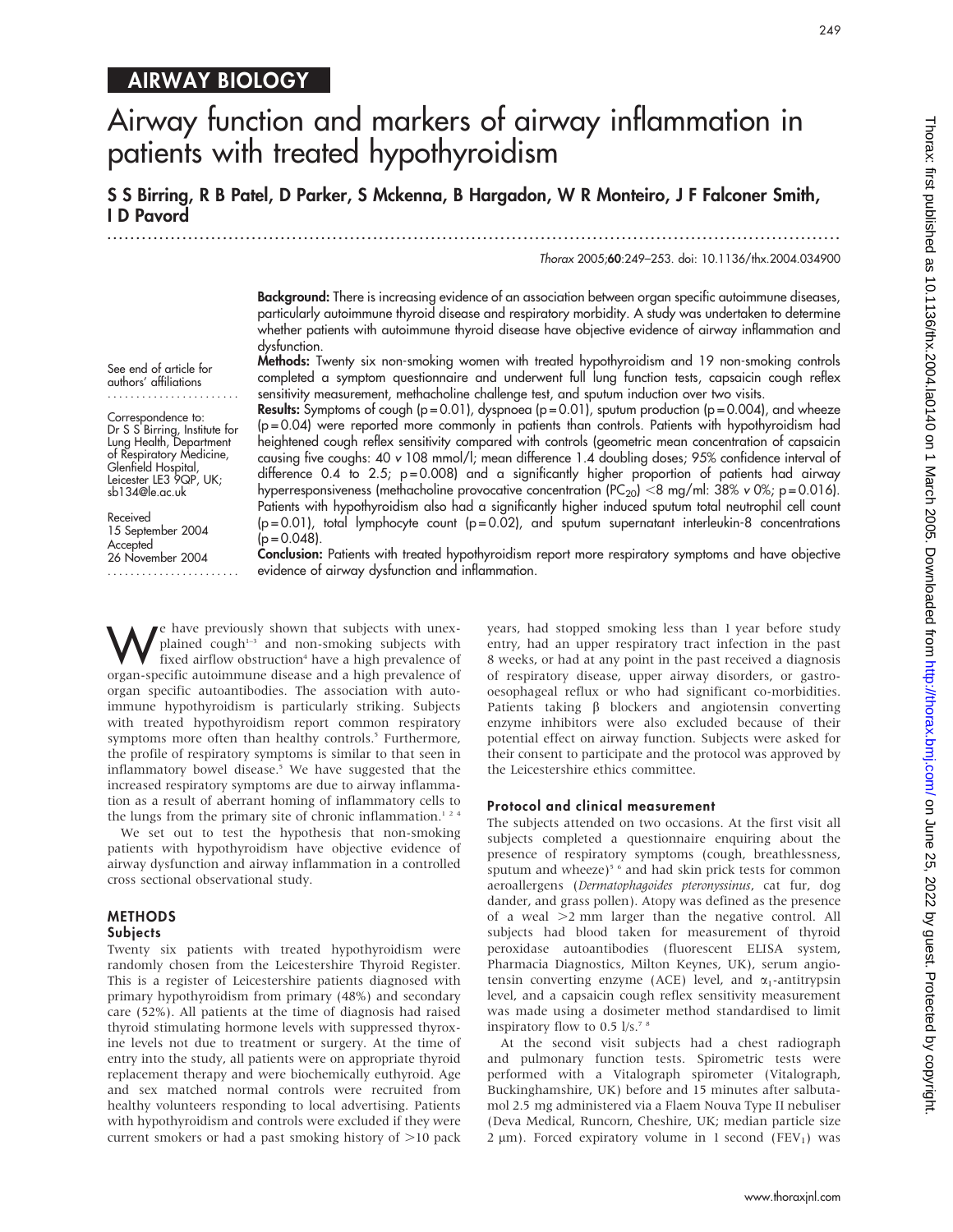recorded as the best of three successive readings within 100 ml. Lung function tests were done with a benchmark (P K Morgan, Chatham, UK) and lung volumes assessed by the helium dilution method. Exhaled nitric oxide, methacholine hyperresponsiveness, and sputum induction were measured using methods that have been described previously.<sup>9-11</sup> Briefly, for sputum induction, sputum was induced with 3%, 4% and 5% saline inhaled in sequence for 5 minutes via an ultrasonic nebuliser (Medix, Harlow, UK). After each inhalation patients expectorated into a sterile pot. Sputum free of salivary contamination was selected and was mixed with four times its volume of 0.1% dithiothreitol. From the induced sputum sample, a differential cell count was obtained from a cytospin preparation stained with Romanowski's stain, and a total cell count was determined using a haemocytometer. The sputum supernatant was stored at  $-80^{\circ}$ C until mediator analysis (<6 months). Cell counting was performed by an experienced observer blind to the subject's clinical characteristics.

#### Mediator measurements

The concentrations of mediators in sputum supernatant were determined within 6 months of obtaining samples by competitive enzyme immunoassays for histamine (Immunotech, Marseille, France), sandwich enzyme linked immunosorbent assay for interleukin (IL)-8 (Pharmingen, San Diego), and the concentrations obtained were the mean of duplicate samples. The sensitivity of the assays were  $50\times10^{-3}$  ng/ml for histamine and  $0.8\times10^{-3}$  ng/ml for IL-8. The intra-assay coefficient of variability of the assays was 5–10% and the interassay coefficient of variability was 3–15% across the range of concentrations of mediators measured. Spiking experiments have shown >90% recovery across the range of concentrations encountered.<sup>9 12</sup>

|                                     | Normal         | <b>Hypothyroid</b> |
|-------------------------------------|----------------|--------------------|
| N (male)                            | 19(0)          | 26(0)              |
| Age (years)                         | 48 (3)         | 52(3)              |
| Body mass index ( $\text{kg/m}^2$ ) | 24.0(0.4)      | 28.8 (1.0)**       |
| Ex-smokers (n)                      | 6              | 4                  |
| Pack year smoking in                | $\overline{2}$ | 3                  |
| ex-smokers                          |                |                    |
| Serum T4 (NR 10-25 pmol/l)          | 14.1(0.4)      | $16.7(0.5)$ **     |
| TSH (NR 0.3-5.0 mU/l)               | 2.2(0.5)       | 1.9(0.5)           |
| Duration of hypothyroidism (years)  |                | 11(2)              |
| Positive thyroid autoantibodies,    | 1(5)           | 25 (96)**          |
| n (%)                               |                |                    |
| Atopy, $n$ $(\%)$                   | 4 (21)         | 5(19)              |
| Cough, n (%)                        | 3(16)          | $12(46)^*$         |
| Breathlessness, n (%)               | 2(11)          | $12(46)^*$         |
| Sputum, n (%)                       | 0              | $9(35)$ **         |
| Wheeze, n (%)                       | $\Omega$       | $5(19)*$           |
| $FEV1$ (% predicted)                | 110(3)         | 110(4)             |
| $FEV1/FVC$ (%)                      | 83(1)          | 81(2)              |
| RV (% predicted)                    | 83(3)          | 85 (4)             |
| TLC (% predicted)                   | 98 (2)         | 102(2)             |
| TLCO (% predicted)                  | 99 (3)         | 98 (3)             |
| Kco (% predicted)                   | 104(2)         | 103(2)             |
| $PC_{20}$ FEV <sub>1</sub> <8 mg/ml | 0              | $38*$              |
| (% of subjects)                     |                |                    |

Data expressed as mean (SE).

Positive thyroid autoantibody, thyroid peroxidase titre >1:60; n, number; NR, normal range; TSH, thyroid stimulating hormone; FEV<sub>1</sub>, forced expiratory volume in 1 second; FVC, forced vital capacity; RV, residual volume; TLC, total lung capacity; TLCO, carbon monoxide transfer factor; Kco, carbon monoxide transfer coefficient; PC $_{20}$ , provocative concentration of methacholine. \*p<0.05; \*\*p<0.001 ( $\chi^2$  test).

### Analysis of data

Subject characteristics were described using descriptive statistics and expressed as mean (SE) values. The criteria for the presence of symptoms were as previously described.<sup>5</sup> The concentration of methacholine needed to provoke a fall in  $FEV_1$  of 20% or more (PC<sub>20</sub>)  $FEV_1$  and concentration of capsaicin causing two and five coughs (C2 and C5 in  $\mu$ mol/l) were calculated by linear interpolation of the log doseresponse curves and described as geometric mean (log SE). Comparisons of mediator concentrations, sputum differential cell counts, and exhaled nitric oxide concentrations were undertaken using the Mann-Whitney U test and unpaired  $t$ tests for non-parametric data and parametric data, respectively.  $\chi^2$  tests were used for comparisons between groups in the prevalence of airway hyperresponsiveness ( $PC_{20}$  <8 mg/ ml) and airway symptoms. A value of  $p<0.05$  was considered statistically significant. The analyses were repeated using analysis of covariance with serum T4 and body mass index (BMI) as independent variables. The study was powered to show a difference of more than 1.5 doubling doses in cough reflex sensitivity.

## RESULTS

There were significant differences in BMI (24.0  $\nu$  28.8 kg/m<sup>2</sup>; mean difference 4.8; 95% confidence interval (CI) of difference 2.5 to 7.1;  $p<0.001$ ) and serum T4 (14.1  $\nu$ 16.7 pmol/l; 95% CI of difference 1.3 to 3.8;  $p<0.001$ ) between controls and patients with hypothyroidism, but otherwise the groups were well matched. The subject



Figure 1 Capsaicin cough reflex sensitivity. Data expressed as mean (log SE). C2, C5, concentrations of capsaicin causing two and five coughs, respectively (umol/l).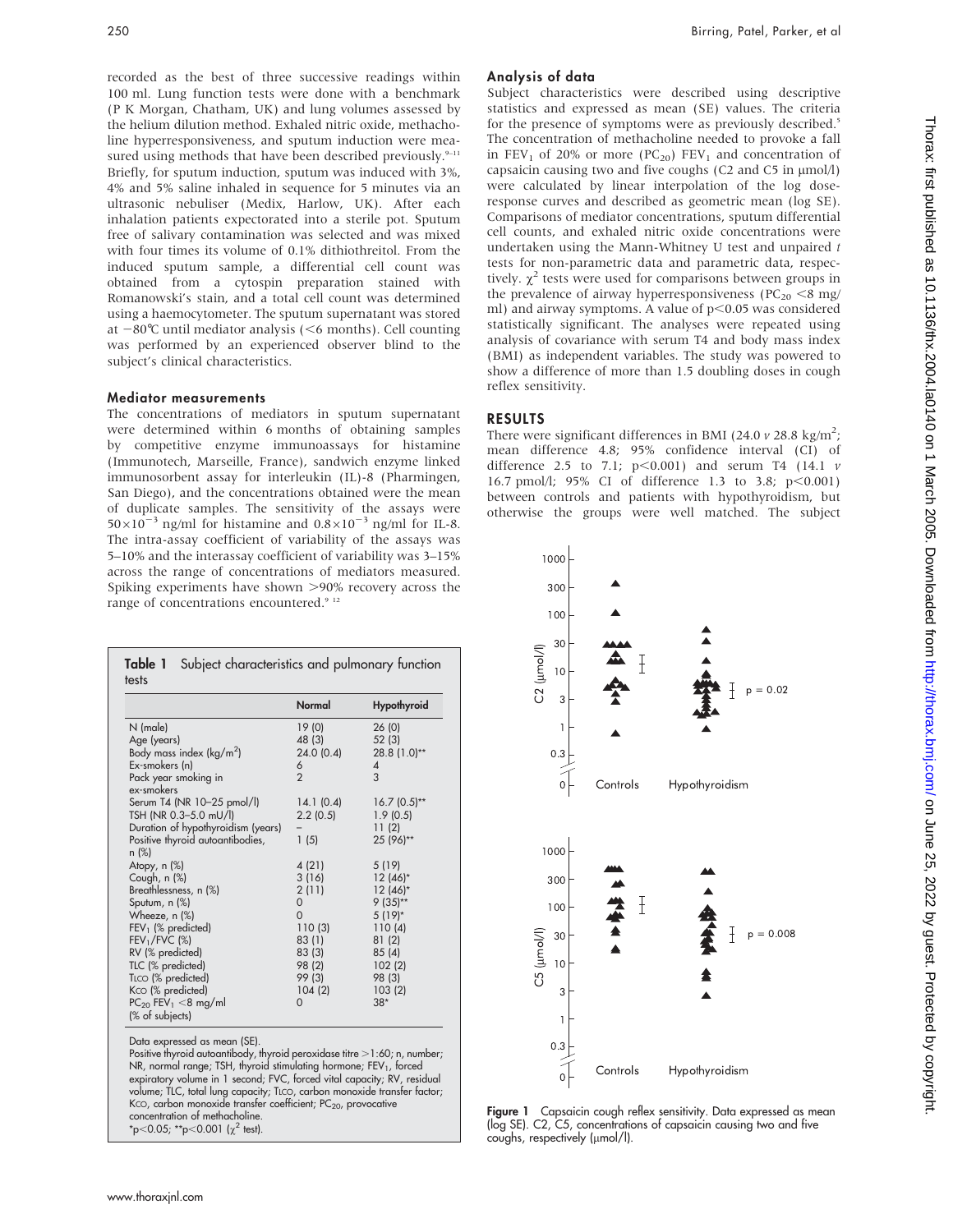characteristics are shown in table 1. All subjects had normal chest radiographs, serum ACE and  $\alpha_1$ -antitrypsin levels. Patients with hypothyroidism had a significantly higher prevalence of respiratory symptoms than controls (cough  $(p = 0.01)$ , breathlessness  $(p = 0.01)$ , sputum  $(p = 0.004)$  and wheeze ( $p = 0.04$ ); table 1). Three patients with hypothyroidism (12%) but no controls had evidence of fixed airflow obstruction (post-bronchodilator FEV<sub>1</sub>/FVC: 49%, 64% and 68%; methacholine  $PC_{20}$  FEV<sub>1</sub> 1.5 mg/ml, >16 mg/ml and 3.5 mg/ml; sputum differential eosinophil count (our normal range  $\langle 1.9\% \rangle$ : not obtained, 14% and 1.7%; exhaled nitric oxide levels (our normal range  $\leq$ 10 ppb) 3.7, 17.3 and 10 ppb respectively). There were no other significant differences in spirometric and lung function tests between the two groups (table 1). Patients with hypothyroidism had a significantly higher prevalence of airway hyperresponsiveness to methacholine (PC<sub>20</sub> FEV<sub>1</sub> <8 mg/ml) than controls (38%  $\nu$  0%;  $p = 0.02$ ; table 1) and a significantly more sensitive cough reflex than controls for both geometric mean C2 (5.6  $\nu$ 14.2 mmol/l; mean difference 1.3 doubling doses; 95% CI of difference 0.2 to 2.4;  $p = 0.02$ ) and C5 (107.9  $\nu$  40 mmol/l; mean difference 1.4 doubling doses; 95% CI of difference 0.4 to 2.5;  $p = 0.008$ ; fig 1).

Adequate sputum samples were obtained from 18 patients with hypothyroidism and 13 controls, of whom 13 and 6, respectively, had sufficient sputum supernatants available to perform mediator assays. The sputum absolute cell counts and supernatant mediator concentrations were as shown in table 2 and figs 2 and 3. The median sputum absolute neutrophil and lymphocyte cell counts ( $\times10^4$  cells/g sputum) were significantly higher in patients with hypothyroidism than controls (neutrophils: 117.5  $\nu$  54.7; median difference 62.8; 95% CI of difference 12.3 to 166;  $p = 0.01$  (fig 3); lymphocytes: 1.5 v 0.1; median difference 1.4; 95% CI of difference 0.1 to 3.3;  $p = 0.02$ ). Sputum total cell counts were significantly higher in patients with hypothyroidism than in controls, but there were no other differences in sputum leucocyte absolute or differential cell counts between groups (table 2). Median sputum supernatant IL-8 concentrations were significantly higher in patients with hypothyroidism (11 ng/ml) than in controls (3.3 ng/ml; median difference 7.7 ng/ml; 95% CI of difference 0.1 to 19.9;  $p<0.05$ ; table 2, fig 3).

|                |  |  | <b>Table 2</b> Induced sputum cell counts and mediator |
|----------------|--|--|--------------------------------------------------------|
| concentrations |  |  |                                                        |

|                                                  | Normal                | Hypothyroid         |
|--------------------------------------------------|-----------------------|---------------------|
| Exhaled nitric oxide (ppb)+                      | 1.4(0.2)              | 3.2(0.1)            |
| Interleukin-8 (ng/ml)                            | $3.3(2.2 - 9.7)$      | $11(4.9-28.5)^{*}$  |
| Histamine (ng/ml)                                | $10.8$ (2.1-36.0)     | $3.8(1.7-33.1)$     |
| Absolute cell counts $(x10^4/g)$                 |                       |                     |
| Neutrophils                                      | 54.7 (10.4-122.2)     | 117.5 (65.3-275.6)* |
| Eosinophils                                      | $0.0$ (0-0.6)         | $1.5(0 - 4.5)$      |
| Lymphocytes                                      | $0.1 (0 - 1.3)$       | $1.5(0-4.5)$ *      |
| Macrophages                                      | $10.0$ $(2.2 - 93.4)$ | 36.4 (11.4-93.4)    |
| Epithelial cells                                 | $0.5(0 - 4.5)$        | $2.9(0.8 - 8.3)$    |
| Total cell count ( $\times$ 10 <sup>6</sup> /ml) | $0.5(0.2 - 2.0)$      | $2.1(1.1-3.3)*$     |
| Differential cell counts (%)                     |                       |                     |
| Neutrophils                                      | 64.0 (52.9-85.2)      | 69.4 (59.7-88.2)    |
| Eosinophils                                      | $0.3(0-0.4)$          | $0.5(0.1 - 1.7)$    |
| Lymphocytes                                      | $0.6(0-0.8)$          | $1.0(0.2 - 1.5)$    |
| Macrophages                                      | 34.8 (13.0-44.9)      | 22.7 (6.6-31.8)     |
| Epithelial cells                                 | $1.0(0.1 - 2.7)$      | $1.6(0.4 - 3.8)$    |
| Viability (%)‡                                   | 46 (6)                | 68 (4)              |
| Squamous cell contamination<br>$(\%)\ddagger$    | 14(4)                 | 10(6)               |

Data expressed as median (25–75th percentile) except where indicated: †geometric mean (log SE); ‡mean (SE); absolute cell counts  $\times 10^4/\text{g}$  sputum.  $*p<0.05$  (Mann-Whitney test).



**Figure 2** Median induced sputum absolute neutrophil cell counts  $(x10<sup>4</sup>)$ cells/g sputum).

With the exception of wheeze, which was significantly more common in those with BMI  $>$ 30 kg/m<sup>2</sup>, there was no correlation between BMI, serum T4, and any outcome measures. Differences between hypothyroid and controls were unaffected when BMI and serum T4 were analysed as additional independent factors using analysis of covariance.

### **DISCUSSION**

This is the first study to investigate airway function and inflammation in subjects with hypothyroidism. We found that patients with treated hypothyroidism had an increased cough reflex sensitivity and were more likely to have increased airway hyperresponsiveness. There was also evidence of airway inflammation as reflected by an increased inflammatory cell count, absolute neutrophil count, absolute lymphocyte count, and sputum IL-8 concentration. Our findings support the hypothesis that there is airway dysfunction and inflammation in patients with hypothyroidism.

This is a descriptive study of an area that has not been investigated before. Our subjects performed multiple tests and we have measured multiple outcomes so there is the potential that the differences we have observed occurred by chance. There were also differences in baseline BMI and serum T4 levels. It is therefore important to regard our results as hypothesis generating and not definitive. Further studies with more focused outcome measures are required to test our hypothesis more fully. Nevertheless, the changes we have observed are consistent in direction; they were not influenced when analysis allowed for baseline differences in BMI and serum T4, and some of the differences seen between normal subjects and patients with hypothyroidism were highly significant. The effects we have seen are also consistent with previous work linking hypothyroidism to idiopathic chronic cough<sup>1</sup> and chronic obstructive pulmonary disease (COPD) in non-smokers.4 These factors make it likely that the differences seen are real.

Hypothyroid subjects reported common respiratory symptoms more often than controls. This supports our recent



Figure 3 Median sputum supernatant interleukin-8 concentrations (ng/ml).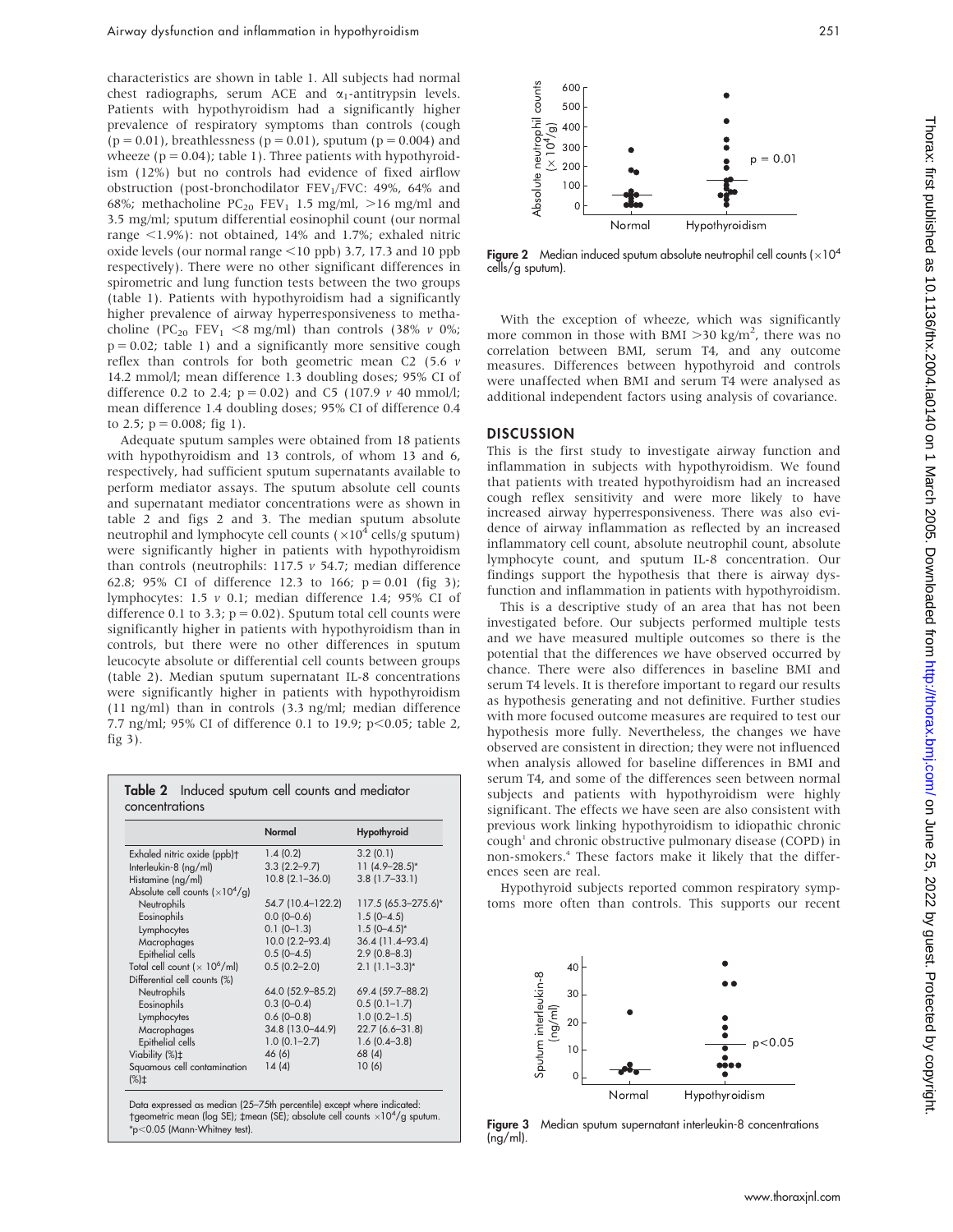prospective study of 124 patients with treated hypothyroidism and 1346 healthy controls where we found a 2–3-fold increase in the prevalence of cough, breathlessness, and sputum production in patients with treated hypothyroidism.<sup>5</sup> Apart from a small excess of wheeze in this current study, the prevalence and profile of symptoms in our small population was similar to that seen in the larger study which suggests that we studied a representative sample and our findings can be generalised to a larger population of patients with hypothyroidism. It is important to emphasise that we only studied women, partly because they account for the vast majority of patients with hypothyroidism. We doubt that our findings are confined to women although further work is required to confirm this.

The most striking finding in our study was increased cough reflex sensitivity. There was also evidence of airway inflammation with an increased total inflammatory cell count, total neutrophil count, total lymphocyte count, and sputum IL-8 concentration. We found fixed obstructive spirometric defects in three hypothyroid subjects. Apart from increased airway responsiveness (which is a non-specific finding in patients with abnormal spirometry), $13$  the spirometric defects were not associated with typical features of asthma in two of the three subjects. Fixed upper airway obstruction is unlikely as none of our patients had clinical evidence of a goitre and inspiratory flows were normal. Fixed airflow obstruction is an unusual finding in the general population. Our findings may therefore be consistent with an association between hypothyroidism and COPD in nonsmokers,<sup>4</sup> although larger controlled studies are required to investigate the possibility more definitively.

Airway inflammation was assessed using a wide variety of cellular and molecular markers in induced sputum. We chose to compare total as well as differential cell counts in order to assess the intensity as well as the characteristics of the inflammatory response and because the relationship between neutrophilic airway inflammation and differential neutrophil counts is non-linear in the range of differential cell counts observed in this study.14 These results need to be interpreted allowing for the fact that sputum induction was only successful in 68% of controls and 69% of patients with hypothyroidism and that adequate sputum supernatant for mediator measurements was not available in all of them. If anything, the low success rate should have minimised our chances of showing a significant difference and there is no a priori reason to suggest a bias in the other direction.

We found modest increases in the total inflammatory cell count, number of neutrophils and lymphocytes and sputum IL-8 concentration. Similar abnormalities have been observed in a diverse range of condition including  $COPD<sub>1</sub><sup>4-15</sup>$  cryptogenic fibrosing alveolitis,<sup>16</sup> and non-asthmatic chronic cough.17 This suggests that our findings should be regarded as a non-specific indication of airway inflammation rather than indicative of a specific disease process. Nevertheless, the cell and mediator profile seen in our population is similar to that seen in patients with idiopathic chronic cough<sup>17</sup> and in non-smokers with COPD,<sup>4</sup> supporting the view that there is an association between hypothyroidism and these conditions.

Previous bronchoscopic studies have found evidence of lymphocytic inflammation in patients with idiopathic chronic cough, many of whom have evidence of organ-specific autoimmune disease.2 18 Bronchoalveolar lymphocytosis is also seen in sarcoidosis,<sup>19</sup> extrinsic allergic alveolitis,<sup>20</sup> inflammatory bowel disease,<sup>21</sup> post-transplant chronic lung rejection,<sup>22</sup> and pulmonary involvement in rheumatoid arthritis<sup>23</sup> and Sjogren's disease.<sup>24</sup> We found a significantly increased sputum lymphocyte count in patients with hypothyroidism consistent with the presence of lymphocytic airway inflammation. However, induced sputum is not an ideal technique to investigate lymphocytic airway inflammation since lymphocyte numbers are low.<sup>25</sup> Further studies using bronchial biopsy and bronchoalveolar lavage are required to confirm this finding and to determine the phenotypic characteristics of lymphocytes involved.

What is the mechanism of the airway dysfunction and inflammation seen in this study? We have studied nonsmokers and there were no difference in markers of atopy,  $\alpha_1$ -antitrypsin levels, or serum ACE concentrations, so our findings cannot be due to differences in these markers of inflammatory lung disease. Similarly, our findings are unlikely to be due to thyroid hormone status since all subjects were biochemically euthyroid at the time of testing. Cardiac disease is common in patients with autoimmune thyroid disease but unlikely to be responsible for respiratory symptoms, given the absence of signs of cardiac disease on the chest radiograph and the presence of relatively specific indicators of airway disease such as increased cough sensitivity, increased airway hyperresponsiveness, and increased sputum cells and inflammatory mediators. Hypothyroidism is usually due to an autoimmune process and is characterised by an intense lymphocytic inflammatory process within the thyroid. 96% of our subjects with hypothyroidism had positive thyroid peroxidase autoantibodies, in keeping with an autoimmune basis to their hypothyroidism. The airways and the thyroid have common embryological origins and it is plausible that the associated lung inflammation and dysfunction is due to the spread of the chronic inflammatory process from the thyroid to the lungs secondary to abhorrent homing. A similar mechanism is thought to underlie the airways dysfunction and inflammation seen in subjects with inflammatory bowel disease.<sup>5</sup> If this mechanism is important, then there is clear potential for other conditions associated with chronic inflammation of structures embryologically linked to the lungs to be associated with airway dysfunction and inflammation. Although the link between airway disease and chronic inflammatory conditions such as autoimmune hypothyroidism is most clearly recognised in patients with unusual features (for example, idiopathic chronic cough, COPD in non-smokers), future studies should investigate the possibility that the airway complications of these conditions are relevant to a larger group of patients with cough and COPD.

#### ACKNOWLEDGEMENTS

The authors thank the subjects who participated in the study; Natalie Neale, Shelly Kirk, Dhiraj D Vara and the Department of Respiratory Physiology for assistance in the clinical characterisation of some of the patients; and Neville Pierse (Statistician, Institute of Environmental Health, University of Leicester) for help in analysing the data.

#### Authors' affiliations .....................

S S Birring, R B Patel, D Parker, S Mckenna, B Hargadon, W R Monteiro, J F Falconer Smith, I D Pavord, Institute for Lung Health, Department of Respiratory Medicine, Glenfield Hospital, Leicester, UK

This study was funded by The British Lung Foundation and University Hospitals of Leicester NHS Trust. Surinder Birring is a British Lung Foundation Clinical Research Fellow.

Conflicts of interest: None declared

#### **REFERENCES**

- 1 Birring SS, Murphy AC, Scullion JE, et al. Idiopathic chronic cough and organspecific autoimmune diseases: a case-control study. Respir Med 2004;98:242–6.
- 2 Birring SS, Brightling CE, Symon FA, et al. Idiopathic chronic cough: association with organ specific autoimmune disease and bronchoalveolar<br>lymphocytosis. *Thorax* 2003;**58**:1066–70.
- 3 Birring SS, Parker D, Brightling CE, et al. Induced sputum mediator concentrations in chronic cough. Am J Respir Crit Care Med 2003;169:15–9.